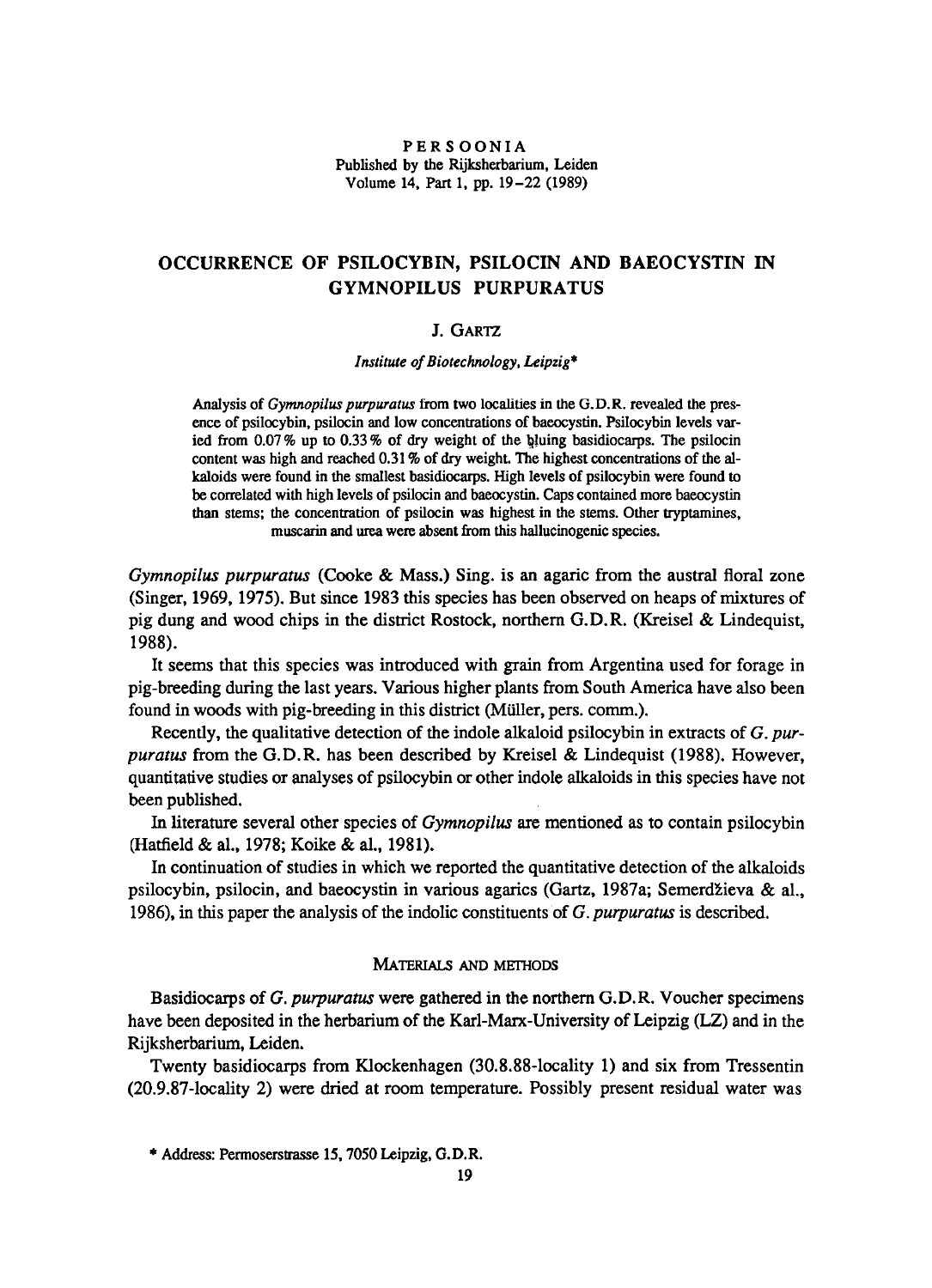removed from the mushrooms by freeze drying. The extraction procedure (Stijve & al., 1985) and the qualitative and quantitative analysis of the indole alkaloids by using HPLC and TLC have been described in earlier papers (Gartz, 1985a, b; 1987a, b; Semerdzieva& al., 1986). The stem and cap of some mushrooms were analysed separately. All extracts were also analysed by TLC for muscarin (Gartz, 1986).

#### RESULTS AND DISCUSSION

Psilocybin and its precursor baeocystin were found in every basidiocarp from both localities (Table <sup>1</sup> and 2). The identity of the compounds was confirmedby TLC in three different systems and by HPLC.

The highest concentrations were found in the smallest basidiocarps, as earlier was the case in Psilocybe cubensis (Earle) Sing, grown in controlled cultures (Gartz, 1987a). The psilocybin content of the smaller basidiocarps of  $G$ . *purpuratus* was in the same order of magnitude as that found in basidiocarps of *Inocybe aeruginascens* Babos (Gartz, 1987b). In G. purpuratus psilocybin was found to be accompanied by only slight amounts of baeocystin. Inocybe aeruginascens contains much higher concentrationsofthis substance (Gartz, 1987b).

High concentrations of psilocin were detected in all extracts of  $G$ . purpuratus from locality <sup>1</sup> (Table 1). Such substantial amounts of psilocin have not been found in any other European agaric (Gartz, 1987b; Semerdzieva& al., 1986; Stijve & Kuijper, 1985; Stijve & al., 1985; Stijve & Bonnard, 1986). The caps of the basidiocarps contained more baeocystin than the stems, but the levels of psilocin were highest in the latter (Table 1). Basidiocarps with the highest psilocybin levels also contained the largest amounts of psilocin and baeocystin.

It seems that the levels of the unstable compound (Repke  $\&$  al., 1977) psilocin decrease appreciably during storage. Analysis of basidiocarps from locality 2 revealed only slight amounts of this alkaloid one year after collection (Table 2). The psilocybin concentrations were found in the same order of magnitude in the mushrooms from both collections (Table 1) and 2). This is in agreement with the observation that psilocybin was the most stable compound of the tryptamines reported in species of Psilocybe, Panaeolus, and Pluteus (Stijve & al., 1985; Stijve & Kuijper, 1985).

Gymnopilus purpuratus is characterized by a typical blue colouration caused by handling of the mushrooms. Mature basidiocarps often possess blue flecks on the pileus and <sup>a</sup> bluish stipe. This colouration has been observed also in many other psilocybin-containing mushrooms (Gartz, 1987a; Stijve & al., 1985).

It is interesting to note that G. *purpuratus* was found to be exempt of muscarin, just as the hallucinogenic species of Inocybe studied so far (Gartz, 1986; Stijve & al., 1985). Urea, tryptophan, tryptamin, serotonin, and its precursor 5OH-tryptophan as well as the not yet identified indole derivative aeruginascin (Gartz, 1987b) were also found to be absent from both collections of G. purpuratus.

The typical brownish dye of the mushroomgave <sup>a</sup> yellow spot during TLC on silica gel. No definite conclusions can be drawn about the pathway of the biochemical synthesis of psilocybin in G. purpuratus. The presence of high concentrations of psilocin suggests that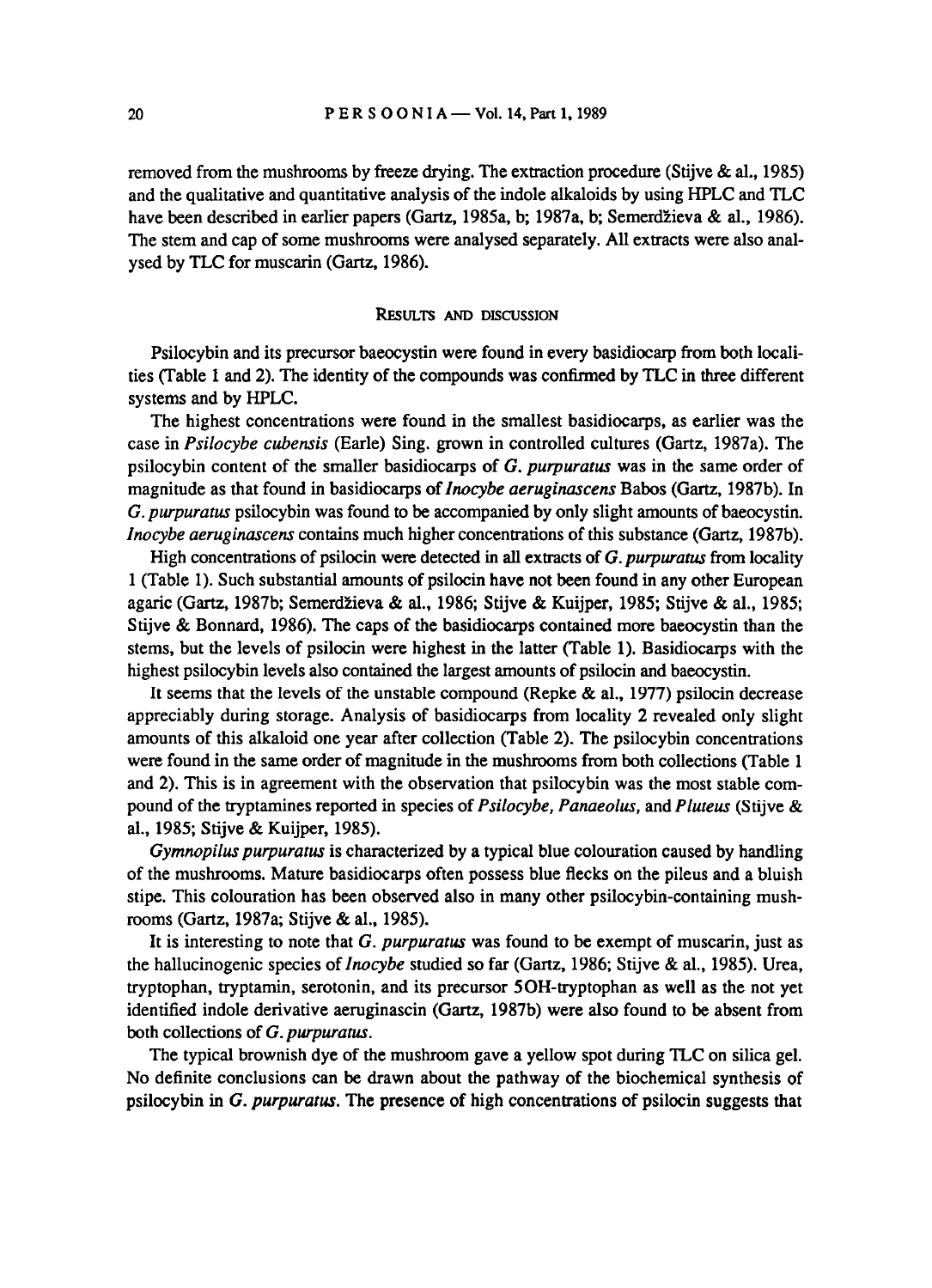methylation mainly preceeds phosphorylation, implying the following reactions (Repke & al., 1977): tryptophan → tryptamin→4-hydroxytryptamin→psilocin→psilocybin.

Gymnopilus purpuratus is the first psilocybin-containing Gymnopilus species collectedin Europe.

| Sample | dry weight of<br>the mushroom $(g)$ | part of the<br>mushroom | psilocybin<br>(% dry weight) | psilocin<br>(% dry weight) | baeocystin<br>(% dry weight) |
|--------|-------------------------------------|-------------------------|------------------------------|----------------------------|------------------------------|
| 1      | 0.202                               | fb                      | 0.29                         | 0.28                       | 0.05                         |
| 2      | 0.208                               | fb                      | 0.31                         | 0.29                       | 0.04                         |
| 3      | 0.209                               | fb                      | 0.21                         | 0.20                       | 0.03                         |
| 4      | 0.211                               | fb                      | 0.28                         | 0.31                       | 0.04                         |
| 5      | 0.220                               | fb                      | 0.33                         | 0.28                       | 0.05                         |
| 6      | 0.418                               | fb                      | 0.15                         | 0.12                       | 0.02                         |
| 7      | 0.581                               | fb                      | 0.15                         | 0.21                       | 0.02                         |
| 8      | 0.602                               | fb                      | 0.18                         | 0.11                       | 0.02                         |
| 9      | 0.633                               | fb                      | 0.18                         | 0.19                       | 0.01                         |
| 10     | 0.695                               | ſb                      | 0.14                         | 0.17                       | 0.02                         |
| 11     | 0.762                               | fb                      | 0.15                         | 0.18                       | 0.02                         |
| 12     | 0.821                               | fb                      | 0.10                         | 0.18                       | 0.01                         |
| 13     | 1.180                               | fb                      | 0.10                         | 0.09                       | 0.01                         |
| 14     | 1.188                               | ſb                      | 0.08                         | 0.10                       | 0.01                         |
| 15     | 1.197                               | fb                      | 0.11                         | 0.11                       | 0.02                         |
| 16     | 1.512                               | ſb                      | 0.09                         | 0.10                       | 0.005                        |
| 17     | 1.712                               | fb                      | 0.07                         | 0.05                       | 0.01                         |
| 18     | 2.201                               | cap                     | 0.21                         | 0.04                       | 0.04                         |
| 19     |                                     | stem                    | 0.03                         | 0.15                       | 0.005                        |
| 20     | 3.713                               | cap                     | 0.12                         | 0.03                       | 0.03                         |
| 21     |                                     | stem                    | 0.03                         | 0.18                       | 0.01                         |
| 22     | 4.075                               | cap                     | 0.05                         | 0.06                       | 0.03                         |
| 23     |                                     | stem                    | 0.13                         | 0.13                       | 0.01                         |

Table 1: Amount of indole alkaloids in dried fruit bodies (fb) of Gymnopilus purpuratus from locality 1.

Table 2: Concentration of psilocybin, psilocin and baeocystin in Gymnopilus purpuratus from locality 2.

| Sample | dry weight of      | part of the | psilocybin     | psilocin       | baeocystin     |
|--------|--------------------|-------------|----------------|----------------|----------------|
|        | the mushroom $(g)$ | mushroom    | (% dry weight) | (% dry weight) | (% dry weight) |
|        | 0.281              | fb          | 0.32           | 0.03           | 0.03           |
| 2      | 0.350              | fb          | 0.21           | 0.02           | 0.02           |
| 3      | 0.821              | fb          | 0.18           | 0.04           | 0.02           |
| 4      | 1.234              | fb          | 0.13           | 0.01           | 0.02           |
| 5      | 1.932              | fb          | 0.12           | 0.02           | 0.01           |
| 6      | 2.467              | cap         | 0.14           | 0.01           | 0.03           |
| 7      |                    | stem        | 0.04           | 0.05           | 0.005          |